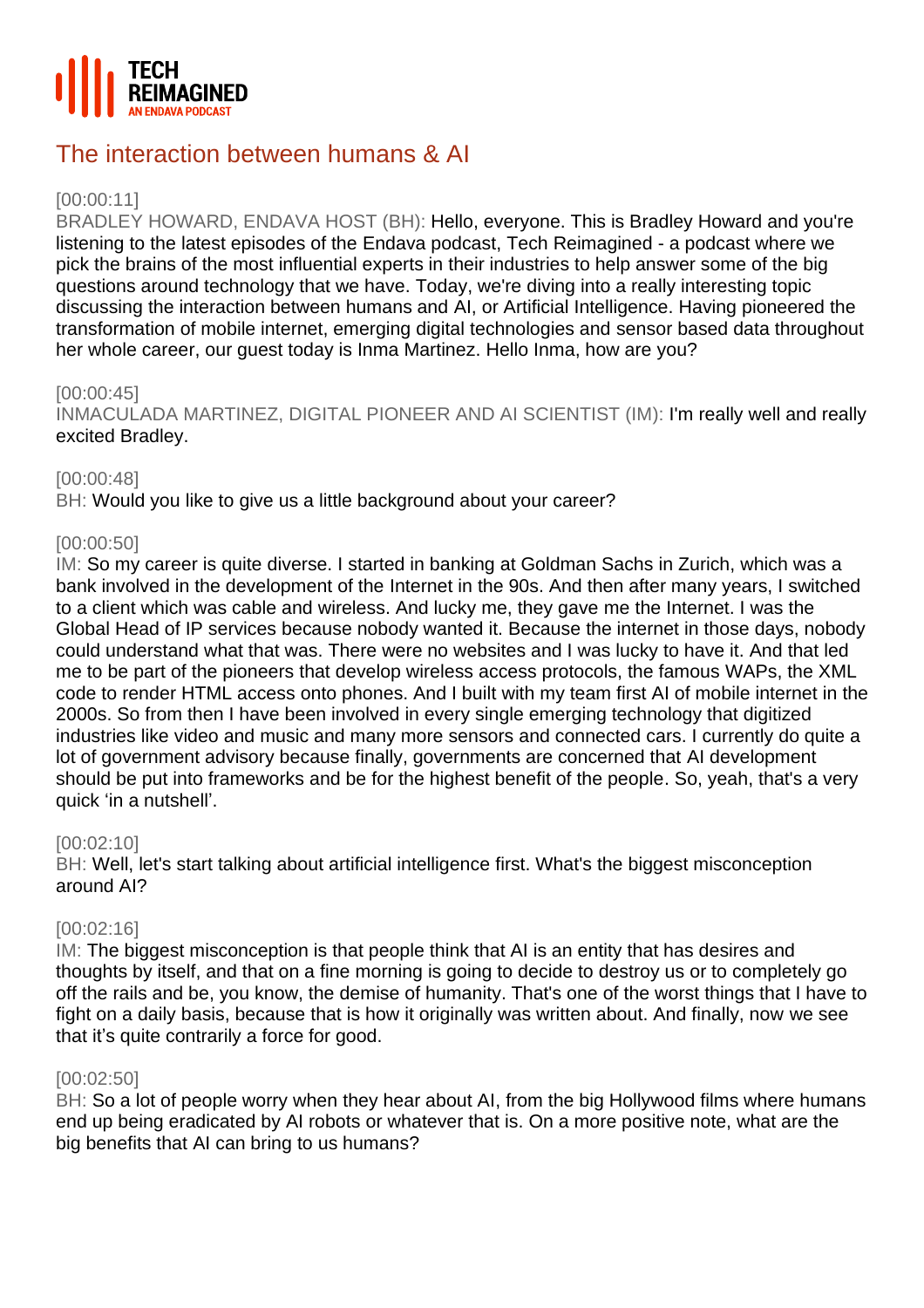

## [00:03:05]

IM: The first big benefits is prediction. I'm going to, you know, to the top of the pops prediction. Of course, in the early stages of development, AI came to be developed because we needed to deal with complexity, you know, tons and tons of data with computations that we couldn't do with existing statistics or object oriented databases. You know, we have to go deeper with mathematics to deal with complexity. We deal with not knowing what is out there or, for example, trying to achieve perfection, but mostly based on computation. Now, prediction is really a superior level because not only do you deal with something, you identify what it is, you explain, you know, this is really what is going on here, but you can predict the outcome. That is something that, for example, in the world of healthcare is beginning to astonish.

For example, image based diagnosis, you know, the majority of radiology, MRIs, CT scans, you know, it's just an image. And then your radiologist has to look into that plaque and then say, Oh yeah, I see that the tumor here is one millimeter. Like, that is nonsensical. In the very near future, the actual detection of tumors, of maladies, anything, will be done by the machine. But the best thing is it will be able to predict how it's going to then evolve. And, for example, in fields like rheumatoid arthritis, imagine if you know, we would know how something is going to look like in three or six months, you know, it's really, we're moving towards a world where, because of AI prediction, we'll be able to create better therapies. We'll be able to then know how to create better strategies, you know, it's not just weather prediction.

I remember when IBM bought The Weather Channel, you know, if you ever go to the US, there was a TV channel that was all day long the weather channel and then one fine day IBM buys it. And I remember nobody could understand what IBM was doing. IBM was buying The Weather Channel because it needed all those super trained predictive algorithms to teach Watson new tricks. Every time they bought a company, it was for Watson to learn new tricks, you know? Now, weather, now this, now that. And it's prediction, that is really going to be relevant, but many more things. I mean, the way I see AI function in the world – it's infiltrated so many segments in some funny and serendipitous way. For example, I don't know if you play golf, but for people in the audience listening to us, if you play with Callaway clubs, the Epic Flash, which is a 2018 drive, the iron inside has been designed by an AI system.

Rather than having the traditional kind of cross shape that the humans in the design department were developing year after year, they decided to give an algorithm 15,000 data points of physics. You know, when you hit the ball and it has to travel through space, it a coefficient of restitution. You know, how far is it going to go? And that is what AI likes. So the iron came looking like a ripple, like when you throw a stone on a leg and there's ripples, and they almost didn't build it because they thought, what is this nonsense? It doesn't look at all like what we did before. When they built it and they started playing with it. It was crazy. You know, like 30 yards, or 50 yard stops above all the other ones. So AI is finally showing how useful, how fundamental to our progress it can be when it is used for good. That's the ultimate thing.

#### [00:07:17]

BH: And you mentioned in your introduction that you are advising governments on AI as well. How do you think that governments will be able to use AI for good?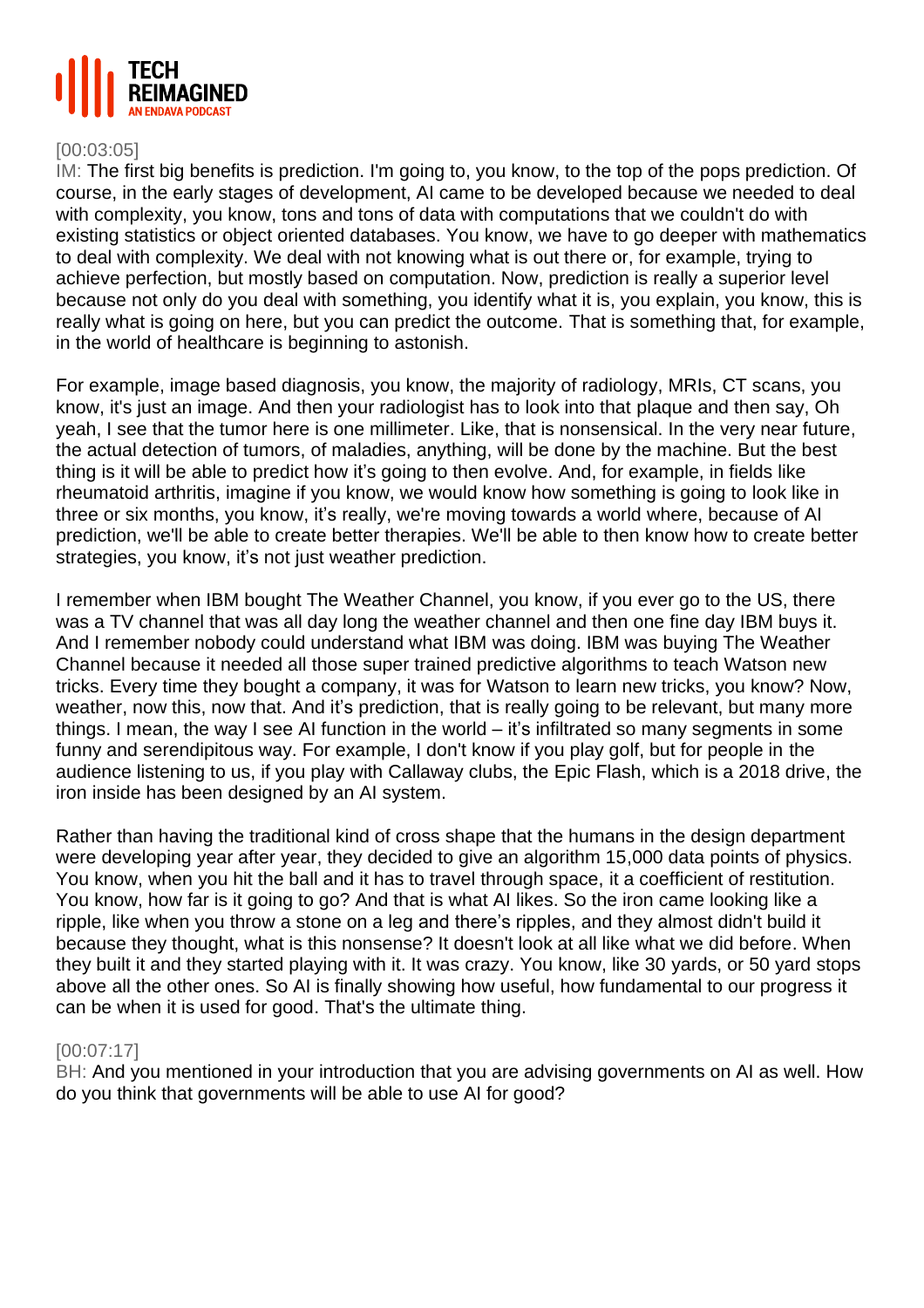

## [00:07:28]

IM: So the fundamental pillars of where we are working are obviously responsible AI. AI, when it's developed and put in the world, it needs to create good. Fundamentally, responsible AI. Also, Big Data – it's not just big, by the way. Data was always big for us, but some consultants decided to create a new funky name. And now data is almost like a product because data now is tagged, it's labeled, it's stored in new ways, it's categorised. So the data now is becoming like an element, like a tool, like almost like what you used to build up something with a more kind of homogeneous feel to it.

Obviously, the future of work is one of the big areas where we work. How humans are going to really develop their thinking and their potential when they pass many, many computational tasks to their machines. What is it that we are going to be doing at work? And really what is going to happen is that we will be more creative. There is a massive renaissance coming to us because human thinking, which is biological and is very abstract - machines cannot even achieve it. So the new employee teams, the new HR will be about how can we make people more creative, because we need that kind of wild neoteny around because the computational thing is done by machines, we don't need to worry about them. And then lastly is, AI needs to come, not just to the big multinationals, but also to SMEs. Small companies will benefit so much if some of their strategies or systems were empowered by AI, they will save costs, etc, etc. So those are the four things that I currently work on in the Juubei, which is a global country member agency that came out of the G7, and the OECD, but also for the British government, for the European Union. These are the areas, it really is.

## [00:09:48]

BH: So you talked about SMEs, medium sized businesses. Isn't that what a lot of the public cloud providers have already democratized, that they've made some of these really complex machine learning platforms and AI platforms available for almost anybody to use. I mean, it pretty much is anyone to be able to use those.

# [00:10:08]

IM: Yeah, because those are generic systems, you know, and thank God – like, plug and play, which is great. This is what everybody wants. Now you need to create competitive attributes in order to compete, right? What most people don't realize is that attributes are advantages intrinsic to you and only you because of; oh, you happen to be in a country where English is the language, or in a country of 300 million people, like things that - it just happened. We're here and we're going to benefit from this. And then what people need to know is that AI is like a building block system. If you have some generic platform, you can build customized solutions intrinsic to yourself, to make your products even more special or even better and more competitive - to leverage from all the other attributes that you are. And that is where the next five years are going to be, in terms of defining the marketplace. Very clever product approaches, very clever business models. You see, this is what the humans create - not an AI system, you know, going for a platform as a service or, for example, Volkswagen leasing all the electric cars like transportation as a service, that was created by someone in the finance department that I know - it wasn't an AI system. So it's really a decade where clever, imaginative management, strategy teams, people are going to come up with really clever stuff to transform the competition in the marketplace and obviously using AI as a tool, as a competitive tool.